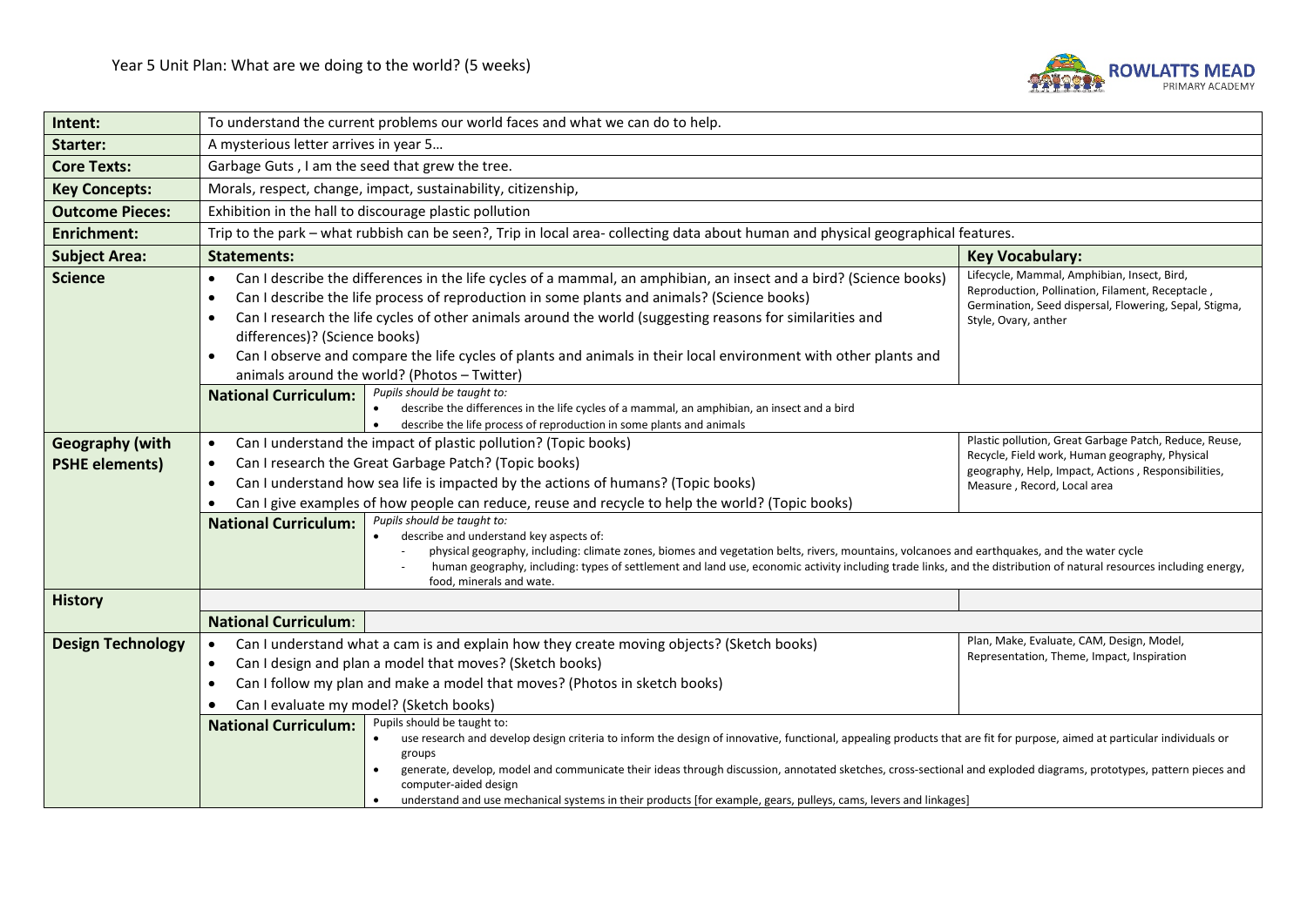

|                          |                                                                                                                                                  | investigate and analyse a range of existing products<br>$\bullet$                                                                    |                                         |  |
|--------------------------|--------------------------------------------------------------------------------------------------------------------------------------------------|--------------------------------------------------------------------------------------------------------------------------------------|-----------------------------------------|--|
|                          |                                                                                                                                                  | evaluate their ideas and products against their own design criteria and consider the<br>$\bullet$                                    |                                         |  |
|                          |                                                                                                                                                  | views of others to improve their work                                                                                                |                                         |  |
| Art                      | Impact, Artist, Inspiration, Theme, Representation<br>Can I complete an artist study on Michelle Reader (junk modelling)? (Sketch books)         |                                                                                                                                      |                                         |  |
|                          | <b>National Curriculum:</b>                                                                                                                      | Pupils should be taught about:                                                                                                       |                                         |  |
|                          | bout great artists, architects and designers in history<br>$\bullet$                                                                             |                                                                                                                                      |                                         |  |
| <b>Music</b>             |                                                                                                                                                  |                                                                                                                                      |                                         |  |
|                          | <b>National Curriculum:</b>                                                                                                                      |                                                                                                                                      |                                         |  |
| <b>PSHE and RSE</b>      | Can I understand the impact of period waste on the world? (PSHE book)<br>$\bullet$                                                               |                                                                                                                                      | Puberty, Physical changes, Body Shaming |  |
|                          | Confidence, Actions, Consequences, Impact, Change,                                                                                               |                                                                                                                                      |                                         |  |
|                          |                                                                                                                                                  |                                                                                                                                      | Pollution, plastic                      |  |
|                          | <b>National Curriculum:</b>                                                                                                                      | See PSHE Subject Lead Document.                                                                                                      |                                         |  |
| <b>Religious Studies</b> | Responsibility, Kindness, Faith<br>Can I understand what a dilemma is and how people face this in their life? (Photos - Twitter)<br>$\bullet$    |                                                                                                                                      |                                         |  |
|                          | Beliefs, Characteristics, Change, Morals<br>Can I understand why people stand up for what they believe in? (Topic books)<br>$\bullet$            |                                                                                                                                      |                                         |  |
|                          | Can I explain how people's beliefs guide them when solving dilemmas? (Photos - Twitter)<br>$\bullet$                                             |                                                                                                                                      |                                         |  |
|                          | Can I understand my own morals and why they are important? (Topic books)                                                                         |                                                                                                                                      |                                         |  |
|                          | <b>National Curriculum:</b> See SACRE Document.                                                                                                  |                                                                                                                                      |                                         |  |
| <b>Computing</b>         | Can I continue to develop my understanding and skills on PowerPoint?<br>$\bullet$<br>Can I independently use search engines to find information? |                                                                                                                                      |                                         |  |
|                          |                                                                                                                                                  |                                                                                                                                      |                                         |  |
|                          | Pupils should be taught to:                                                                                                                      |                                                                                                                                      |                                         |  |
|                          | <b>National Curriculum:</b>                                                                                                                      | use search technologies effectively, appreciate how results are selected and ranked, and be discerning in evaluating digital content |                                         |  |
|                          |                                                                                                                                                  |                                                                                                                                      |                                         |  |

| <b>Sequence of Lessons</b> |                                                                                                  |                 |                                     |  |  |
|----------------------------|--------------------------------------------------------------------------------------------------|-----------------|-------------------------------------|--|--|
| <b>Subject</b>             | <b>Learning Challenge</b>                                                                        | <b>Outcomes</b> | <b>Concepts</b>                     |  |  |
| Geography/PSHE             | Can I understand the impact of plastic pollution?                                                |                 | Impact, Sustainability, Citizenship |  |  |
|                            | Can I research the Great Garbage Patch?                                                          |                 |                                     |  |  |
| Geography/PSHE             | Can I understand how sea life is impacted by the actions of humans?                              |                 |                                     |  |  |
|                            | Can I give examples of how people can reduce, reuse and recycle to help the world?               |                 |                                     |  |  |
| Geography/PSHE             | Can I plan and carry out a field work trip to measure and record the geographical features of my |                 | Citizenship                         |  |  |
|                            | local area?                                                                                      |                 |                                     |  |  |
| RE.                        | Can I understand what a dilemma is and how people face this in their life?                       |                 | Respect, Impact                     |  |  |